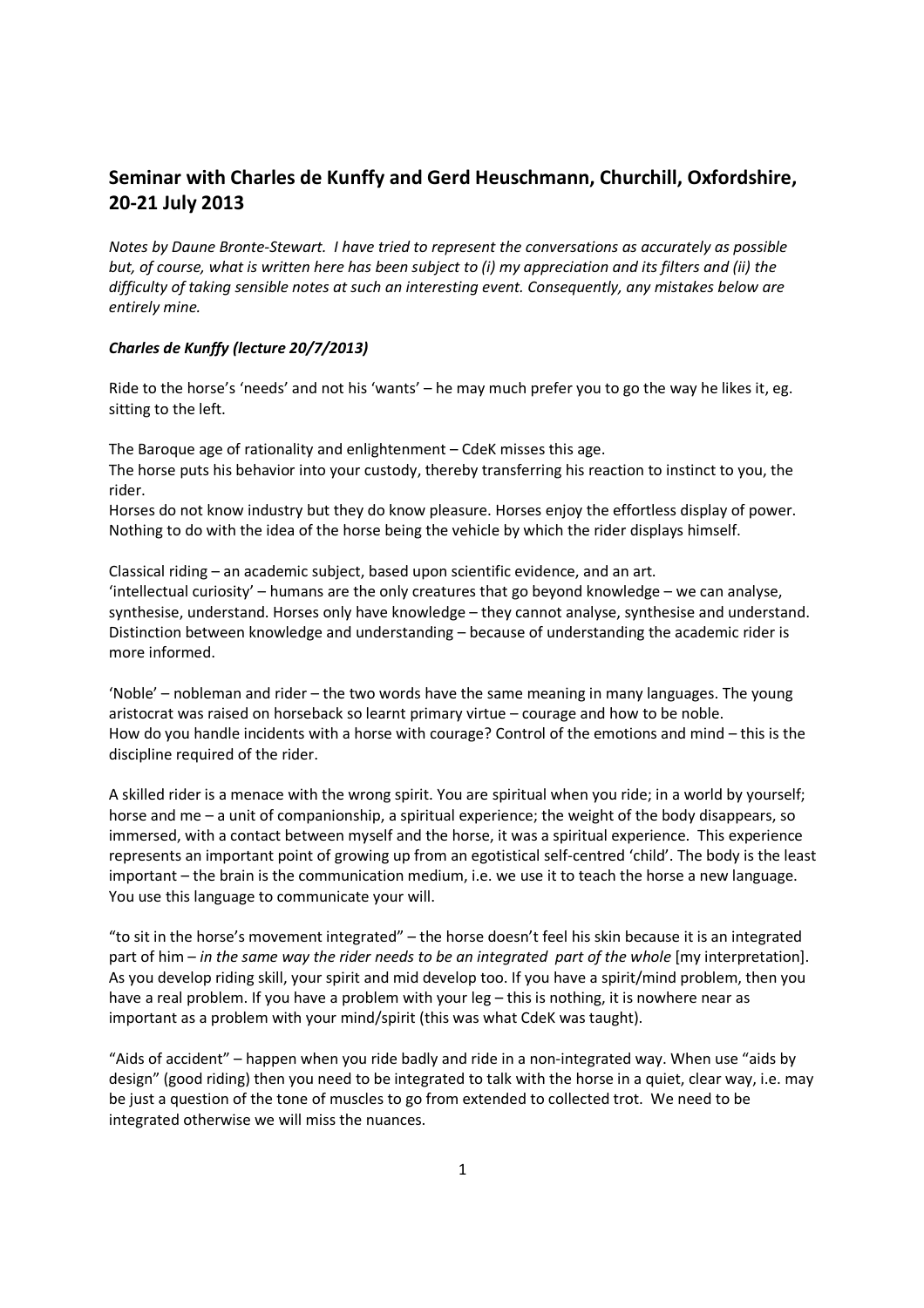Science helps to tell us that what we have found out over years of practice is right. i.e. what was knowledge in 1635 is now 'proved'.

CdeK explained that modern dressage horses are more like carriage horses – what he calls 'butt-high' , they lift their riders and run with no lowering of the haunches, bend at neck. A horse should move like a cat when it bends its joints – it sinks in the movement – not like horses we see today going like a cement mixer.

Nature is lazy –e.g. rivers always flow down the mountain. Horses, by nature, would rather not bend their joints.



The rider's elbow does not move but instead it connects the horse through his bit to his hocks. Very important that the upper arm remains vertical. Imagine a kind of bow connecting hocks to bridle – when in true contact then the rider will feel only the weight of the bridle in the hand. Yield to the horse every time he does what you ask for; yield immediately.

Ride forward – ride hocks forward and upwards, i.e. step closer to mouth.

3 problems to be addressed:

- 1) Inversion (goes above the bit)
- 2) Running
- 3) Crookedness

Passage demonstrates that we can master power and speed.

Telephone book analogy – we have only 9 numbers and 0 and yet look at the number of combinations these 10 characters can give us. A horse can work with just 4 variables:

Shoulders in or out and

Haunches in or out

A horse can produce a telephone book's worth of evasions form just these four things.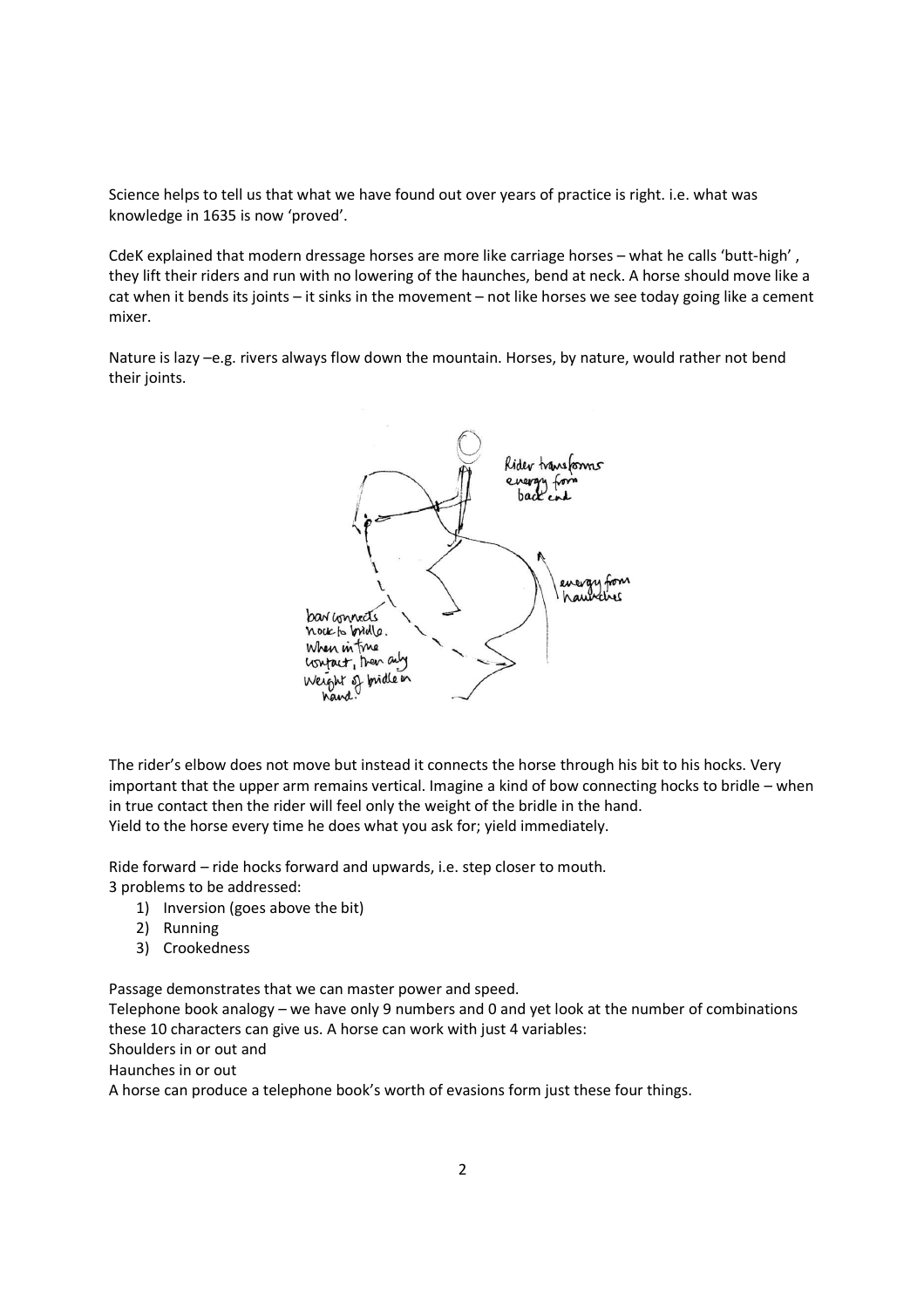The reins are not brakes or to be used for torture: they are to help us make the horse functionally straight.

#### *Gerd Heuschmann 20/7/2013 - Biomechanics of the Riding Horse*

It is impossible to be a good rider by only focusing on biomechanics. As you become a better rider, improvements come from the mind. Good riding has to do with an incredible connection with a horse. "Good riding: a question of philosophy/culture – not a question of breed or discipline." Horses 100% with the rider – this happens when the rider is integrated with the horse.

Rhythm, suppleness, contact – when achieve these we will have harmony.

"The seat is everything you have as a rider".

If you are not in balance you are a bad rider.

"You have to control the emotions" – our world is so fast and our reactions quick – important for us to be in control of such reactions. We are processing situations so quickly – we have to slow down to ride. I groom my horse to help me slow down.

If you jump on a horse to do something – it's no good. If the horse is walking, let it, give it time. Give and wait, don't rush.

It's all about the seat if you are an experienced rider. It is life-long learning – you learn all your life.

#### **The "Swinging back"**

Today's riders sit on a horse not in a horse. HDv12, 1937 – German Rulebook (GH referred to this constantly as a source of 'rules' and advice).

When you get swing in the horse's back then you get connection – like a dance with 2 totally different species – an intelligent being and a flight animal.

"On the bit" – a young horse needs his head ('long neck and a hanging nose') to balance.

Every horse has his own way to move - their own rhythm. Rhythm – one step is like the next, same speed, same length. Its important to find the rhythm and tempo for each horse. Find the rhythm where you feel comfortable, relaxed without resistance.

Most riders are stiff in the brain. If any part of the horse is stiff then the tempo will be out – need to tackle stiffness to get tempo.

"I swing my horse with my soft seat into the contact"

The *horse* goes to the bit.

In war (German cavalry) they used the double bridle so could control the horse fully with one hand. In the cavalry school training a remonte would take 2 years. If a horse was not supple at the end of this period he would return to earlier training.

Without suppleness further training makes no sense. If the back is not soft you cannot straighten a horse.

To correct a stiff horse with a pulled mouth, make yourself safe and gallop – its good for the horse's back muscles, makes the sacroiliac joint work. Stiff horses are helped by forward galloping.

Water hose analogy – the (friendly, soft, open) seat can allow water from back to front but the (pushing, grinding) seat can stop it by blocking it.

You cannot solve a contact problem by working on the horse's mouth.

A horse is badly affected by a rider who is stiff, with stiff shoulders, squeezing thighs and calfs.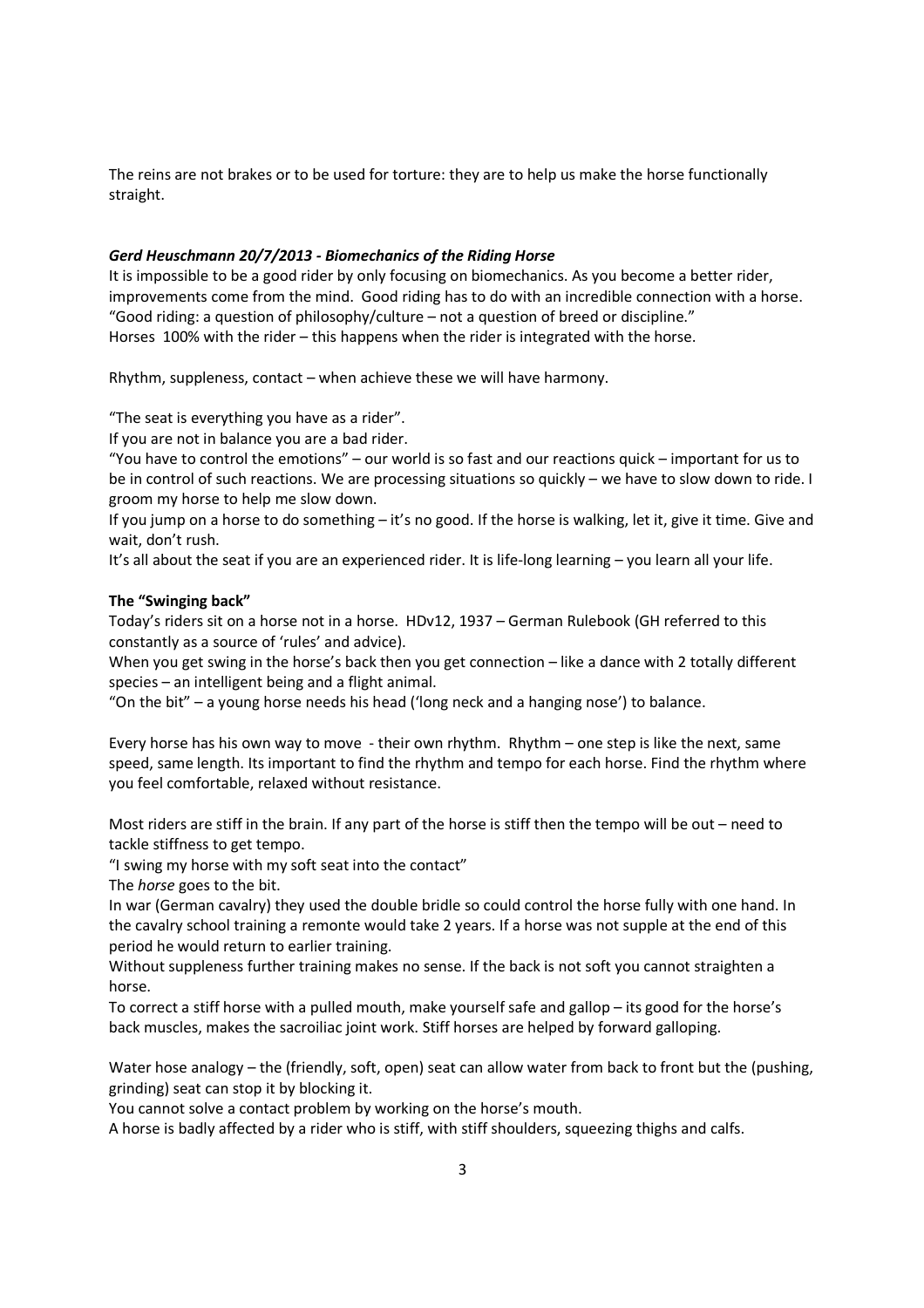Need a very soft swing in the spine – so soft you cannot see it. If you are stiff you are on the back, not in it.

I hate too much formalism – this can make you stiff – remember: The Form Follows the Function. Unction before Form – very important for GH. The ribcage can bend 4-7 degrees – not a lot but its where we sit and therefore have the maximum potential to influence the ride. But research has shown that the trunk can rotate so for example, in shoulder-in where it is vital that there is some bend in the trunk to allow the haunches to sink and the inside hind leg to step under the body. Two-track movements (lateral work) must have bend .

## *Discussion session*

CdeK – the rein is an extension of the seat. We should not separate the rider's arms from their torso. He showed how the reins can be lightened by swiveling the torso using a bridle help at the bit by GH. He sat on a chair with the reins around his waist and holding the reins as if riding. He balanced on the front legs of the chair to simulate a horse walking and showed how NOT to 'follow' the horse by giving the reins each step. He then demonstrated how by swiveling the torso left and right he could lighten the reins without giving them away.

CdeK explained a simple, 3 step way to correct over-flexing:

- 1. Slow down (2 or 3 strides)
- 2. Abruptly release the reins and retake
- 3. Drive vigorously with the inside leg.

Slowing down for the above correction is critical. This strategy was used numerous times successfully in the afternoon demonstration rides.

CdeK – "Life is full of nasty things that never happen"

GH – sitting fully seated in canter is not going to work if the horse is not balanced. People try to work with hands in canter too early and this locks the horse's back. Steinbrecht says to keep off the reins in canter until the horse can manage canter/trot transitions, canter/walk transitions and shoulder-in in canter.

CdeK – you cannot shape a horse, only his energies.

Dealing with resistance – take contact, hands balanced and level with mouth, give and then take 3 or 4 strides and give, take 3 or 4 strides and give, take…. The horse should become softer with each ask.

Throughout the discussion there was clear principles agreed between CdeK and GH but it seems that the way in which these principles are implemented may differ. This is in evidence in the demonstrations when GH would sometimes take the 'floor' and say that if he were instructing the rider he would ask them to ….

GH – today we forget how to walk. The full use of walk is something he likes in CdeK demonstrations.

Another point emphasized throughout the demonstration by CdeK was that:

You learn your seat by going "behind the vertical" (ie leaning back). Once you can be still (from loading your seat by leaning back) then you will understand how to sit vertical. When you lean back and then sit straight, lift the ribs up – this will put you vertical.

Shoulder-in – outside leg back and down one hair away from the horse's side.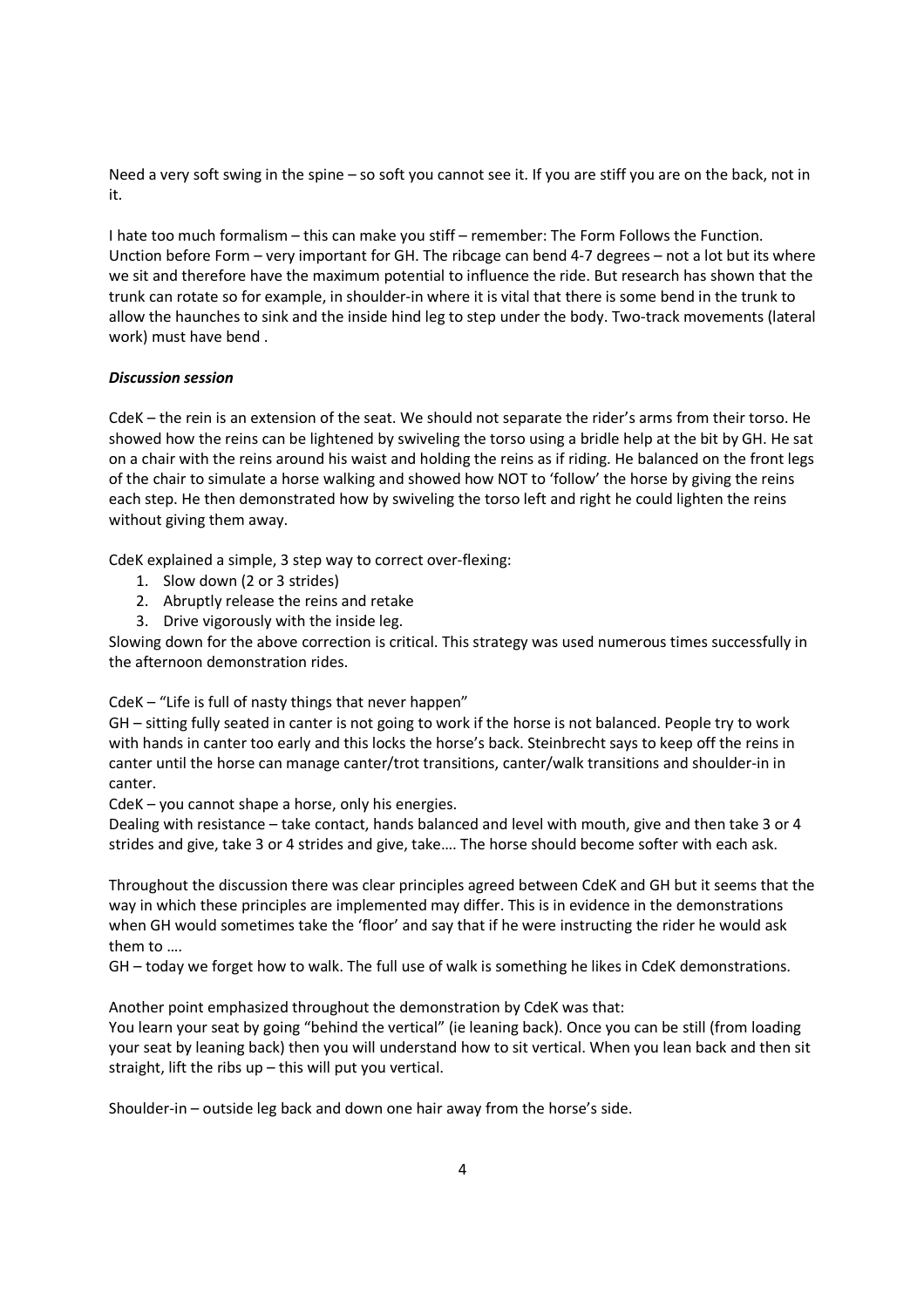[interesting that CdeK seems to want the rider to learn how to sit the trot before being allowed to go forward in rising trot and canter.] CdeK - 'Abs' of steel are fundamental to riding.

Shoulder-in- *allow* outside rein to allow horse to stretch into the bend and go forward. When a horse tilts his head, yield the rein the side the nose goes to.

Medicinal exercises: Hocks and shoulders = shoulder-in Stifle = haunches in Hips = half-pass

The above represents old advice – GH explained in his talk that his research indicated that hock and stifle work together.

GH – Podhajsky did not allow haunches in to be ridden, mostly rode renvers.

Haunches in on a circle – likely that you will not use inside leg so you do not get the required bend; ride renvers in a circle and you have to get bend with the inside leg.



Counter-canter is the best straightening exercise.

It is very important for the rider to know which pattern 'cures' which 'disease. Crookedness cured by renvers and counter-canter.

To get elevation (suspension) give left rein, right rein….

When you have a good trot, steady, forward and soft, then 4 strides canter, trot, canter, trot...

Then move to 4 strides shoulder-in trot on circle, 4 strides canter, trot in shoulder-in, ….

Shoulder-in to canter – very important - for the rider it aids sophistication, for horse – liberates the back, softening and oscillating….

Trot, shoulder-in, canter = medicinal Walk, canter, walk = strength building

So important to lean back to keep one's bum in the saddle and then push a little to lengthen the stride.

Legs = energise Seat = modifies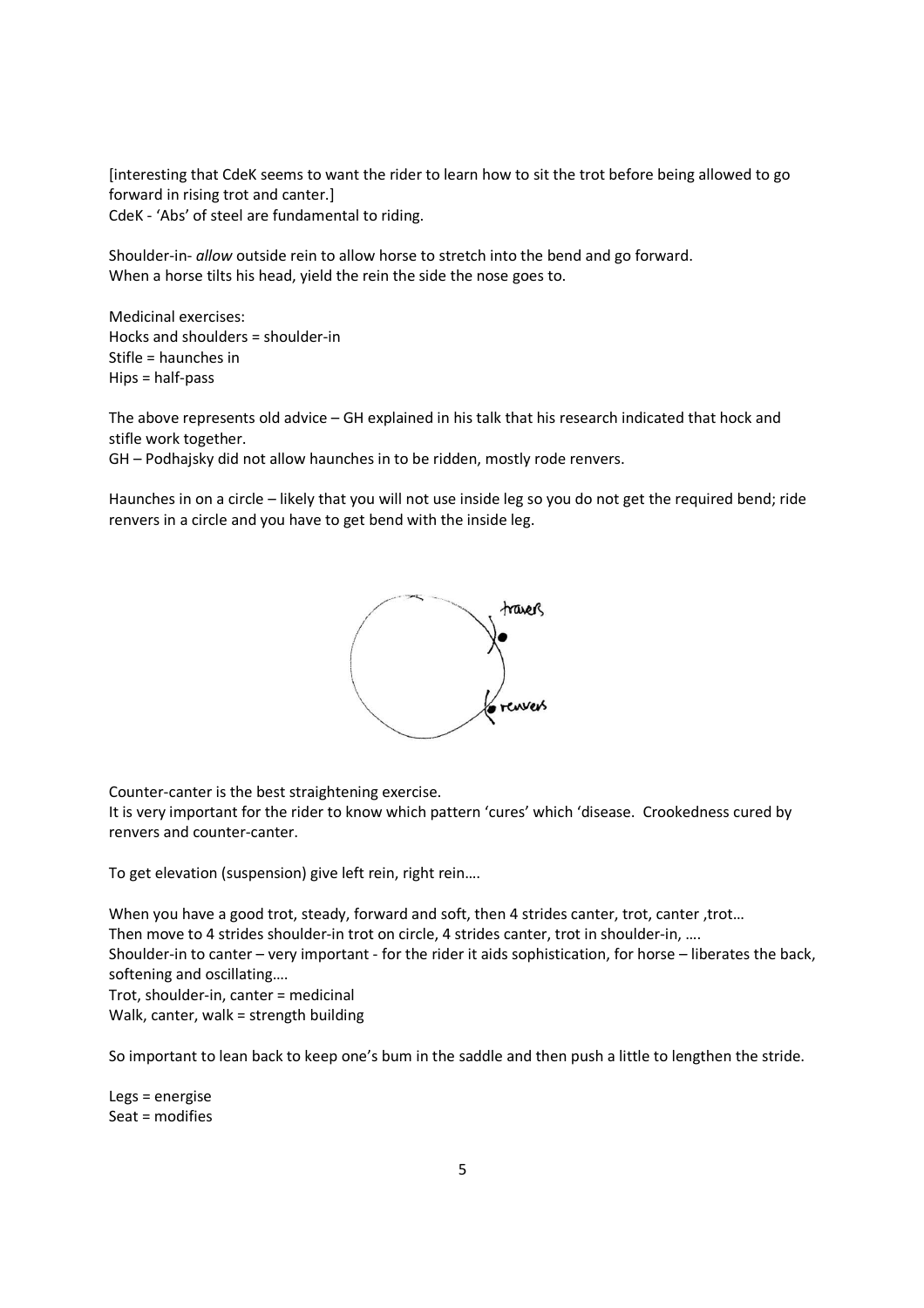Reins = verify – when the horse does something you want – yield straight a way.

## **Exercises:**

Shoulderi-n circle, shoulder-out circle, haunches in circle, half pirouette…. Repeat.

Collect walk, half pirouette, canter….

Collected walk, 4 strides canter, walk, half pirouette, canter other rein….

So important for rider to keep arms to their side and lower arm at level of the bit. Then move torso ad hips together, ie shoulder-in aids.

CdeK = sitting on inside seat-bone is caused by outside leg back. At the SRS if the outside leg was not back you were thrown out.

The rider has 2 toolboxes: Knowledge Riding patterns

GH – The hands should always be on the level of the horse's mouth – if you pull the hands down **you** are leaning on the bit.

CdeK – low hands only work if the arm, shoulder and elbow is correct. If elbows straighten then they drag on the bit.

Upper arm has to be in the correct position. If the seat is wobbly then lifting the forearm can help stabilize the seat.

When you carry yourself, the horse comes to meet you.

The horse wears his mind on his body.

Spooky horses are stiff horses – so if you relax their back there is no spooking. Let him go, he'll get rid of stiffness and then he'll blow…etc.

## **Day 2**  *Charles de Kunffy: Deep knowledge about training helps a lot*

Developmental growth

- 1) Rehabilitation the horse's balance and purity of gaits
- 2) Therapeutic work (gradually) achieve ambidexterity and functional straightness
	-
	- a. Spinal alignment } these are all problems that arise when we
	- b. Even use of haunches and a rider on (not natural) c. Direction of hind legs  $\}$ 
		-
- 3) Gymnastic progress to:
	- a. Maximum performance with minimum effort (pleasure)
	- b. Amplification of gaits
	- c. Maximum collection
	- d. Engage to self-carriage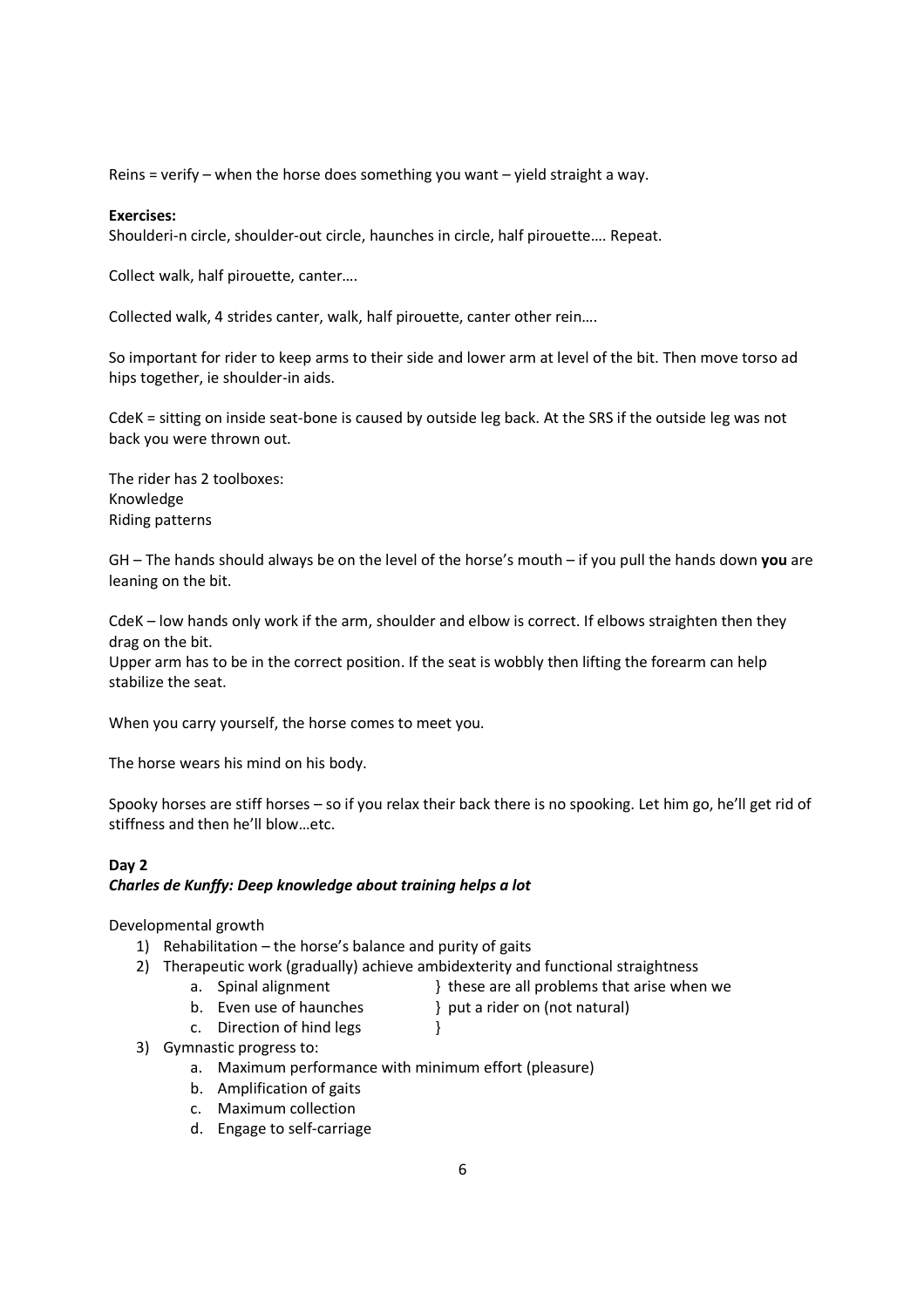Daily Vocabulary of Training

- 1) Long/short frame } to conquer evasion 2) Long/short stride } and to supple
- 3) Bend to straightness  $\}$

These 3 things (above) should happen all the time ("take your time but don't waste time")

For example, on a circle you can make 4 transitions easily: constantly bend, straighten, lengthen, etc.

# **Suppleness**

Relaxed mind Focus on rider Abandonment of instincts (in favour of listening to rider) adjustable pliable bendable permeable (by all energy without tension)

# **Hegel's Dialectics**

The dynamics of riding and life – the 'rules' for a well-conducted life, controlled by the one living it.

|                        |                                   | —→ Anti-thesis                                     |
|------------------------|-----------------------------------|----------------------------------------------------|
| (existing condition;   |                                   | (but how do I get from thesis to antithesis?       |
| Existing reality;      |                                   | e.g. leaning behind the vertical) (DW - 'routes to |
| 'reflect objectively') |                                   | objective')                                        |
|                        |                                   |                                                    |
|                        |                                   |                                                    |
|                        | v                                 |                                                    |
|                        | Synthesis                         |                                                    |
|                        | (the new reality – desired output |                                                    |
|                        | The ideal outcome)                |                                                    |

The equestrian life is a metaphor for a life well-lived.

Always using the poor seat as an example – the idea that leaning back will help you learn to sit straight. [DW – this seems to be very similar to concept of 'relationship-maintenance' – ie issue about not placing the 'goals' at the anti-thesis point ; the quick fix.]

GH – people go to Spain and ride piaffe and passage and then think they are great riders. But they cannot sit a trot.

CdeK – riding = pelvic surfing; you ride waves. In a lesson we work always on the anti-thesis i.e. leaning back. We do not work on the synthesis. i.e. end result.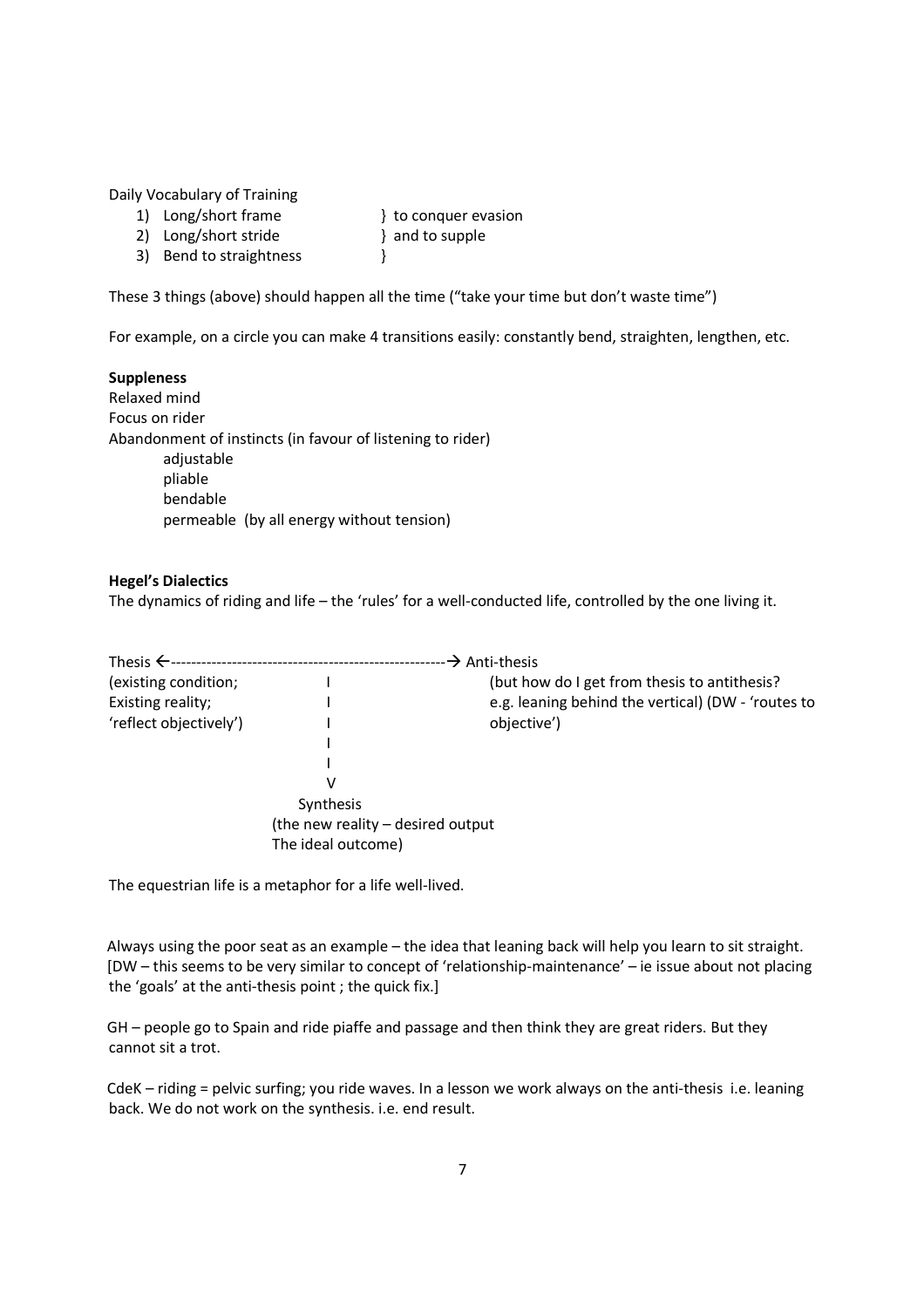An example – how we might experiment with moving the shoulders (rider's) in time to the horse's shoulders. We do not want this to be the end result but the way in which we move from current (undesirable) situation to the desired state.

CdeK – demonstrates way to arrange one's arms/hands. Stand with your arms out, back, clasp hands on your bottom, shoulders open, then unclasp hands and allow to them to fall (they will fall a little behind the body), then bend the elbows, knuckles touching. This is the position of passive resistance. In this position the horse finds the bit with his haunches, and when he finds it, then, he can yield.

Legs – knees closed, buttocks open. This is function not 'style'. The horse is not proactive, he is reactive.

CdeK – we were taught that the medium trot and passage are the same sort of power. i.e. you stretch the passage, elongate it for medium trot. Nowadays, the medium trot often runs like mad. Passage, medium trot, passage – stretches the passage.

3 inches in front of the withers – if pleated then this is terrible – evidence that the horse is pulling its neck back in collection (it should be stretched out, of course).

Think of horses as 3 bascules:



But (2) (longissimus dorsi.) is effecting (3) – if loins are not relaxed then sacroiliac joint cannot be free to work.

Q – can Classical Dressage and Competitive Dressage ever be consistent?

CdeK – they should be the same because Classical Dressage is the scientifically (?) correct way to train.

- 1. Many riders do not know of the classical school if they knew about it they would love it
- 2. The test ride is just an examination with an expert to tell you how close/far you are from classical 'perfection' (but riders not schooling in classical tradition – they cut corners, speed up, train too fast, do not care about what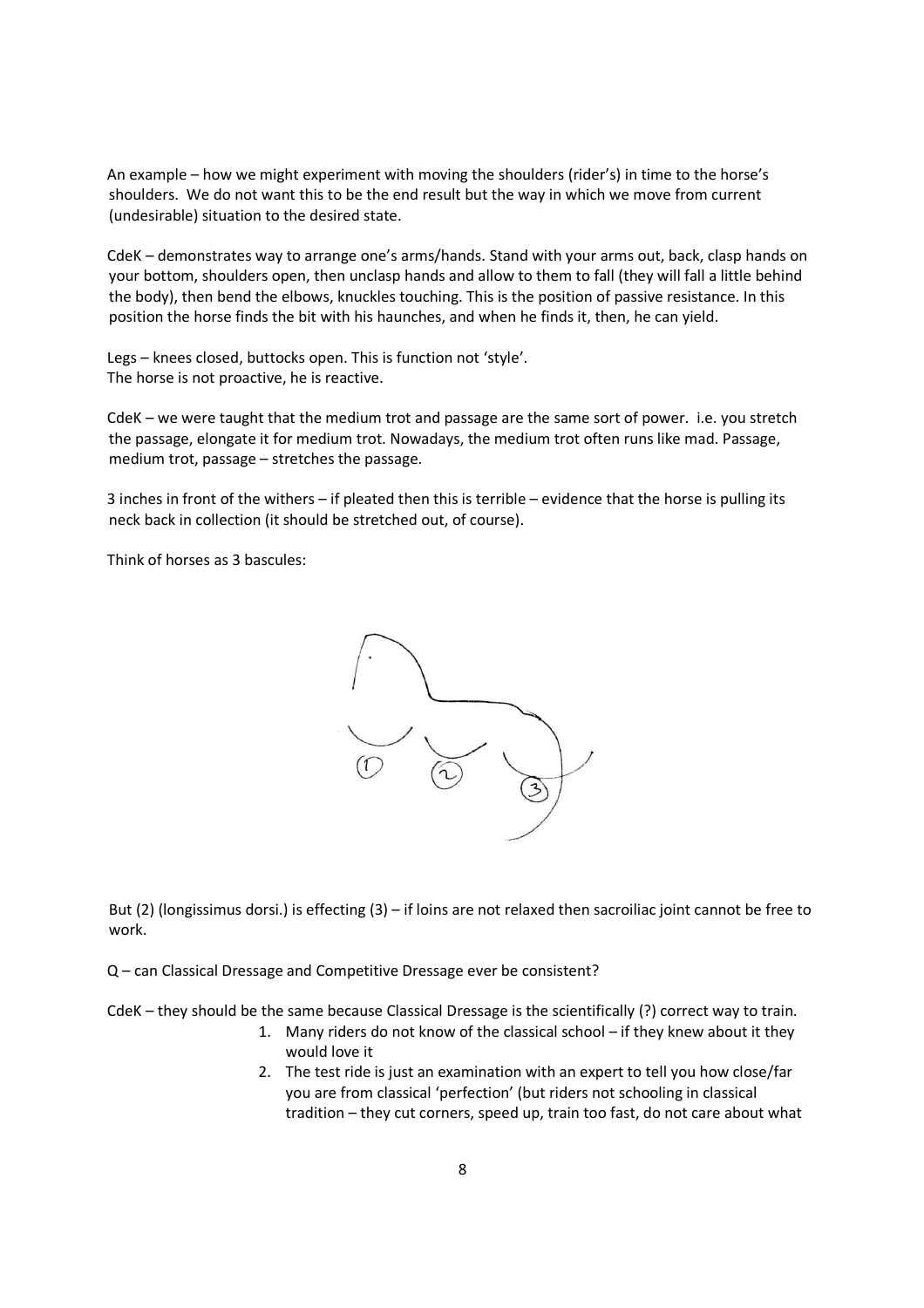the horse feels, reacts, "the ego is fed a good meal, the horse is not fed an honest meal".

The judges should honour the beautiful tradition they should be working in. The ego of the rider is glorified. "Vanity speeded up the process and made it a little false at times".

Riding is for people who are mature – riding teaches you to be independent.

- 1. Riders need self-awareness, need opportunism, positive, leader; no-one follows a pessimist, those who are victims, complainers – their life is horrible and need others to bail them out. Riders need no expectation of conditional collaboration, they give freely without expectation of reciprocal return – they do not need admirers but they like those they can inspire and those who inspire them. A mature person humbles himself and users his power to enable others.
- 2. The mature rider has self-discipline, respect for others' time and lives (they are not late). Consistently trying to produce good work, to focus on the task at hand and not compromise task at hand for future desire (i.e. its not about today's pleasure at expense of later life – this attitude is prevailing in today's society.
- 3. Empathy ability/willingness to make allies out of potential protagonists (i.e. your horse). Put duty ahead of mood (inclination). If you follow only inclination – you go to hell (Faust) – i.e. you create your own hell.

Mature people: Make decisions with others in mind Never punish others for perceived wrong-doing Gain respect – but respect is undemandable!

A mature person is generous with their time/energy and avoid hurting others; beautiful people can hurt others very easily i.e. if a beautiful person loves you, you are elevated more than if you are loved by a not beautiful person.

Looking at beauty – one can be overcome by 'ecstacy' – its so extreme, it can cause physical weakness.

When you have knowledge you need to analyse it – analysis leads you to a simplified version of truth – you can then understand it more deeply; when you can understand and use this knowledge to do good to others (including the horse) we call it wisdom.

When you sit in right posture, then you are in a meditative state – this state enables you to know how to sit and be *with* the horse.

★~\* **\***~\*

#### *Gerd Heuschman*

#### **Horizontal Balance**

The backmover – desirable- able to take our weight as harmonious part of him. A backmover is in balance, impulsion of hindlegs makes back swing.

The legmover – has to carry us as a pack – i.e. not integrated. Legmover is a horse with tensed back - i.e. hyperflexed horse. Horse curls neck – it's a reaction – back tenses and neck curls.

Bridge construction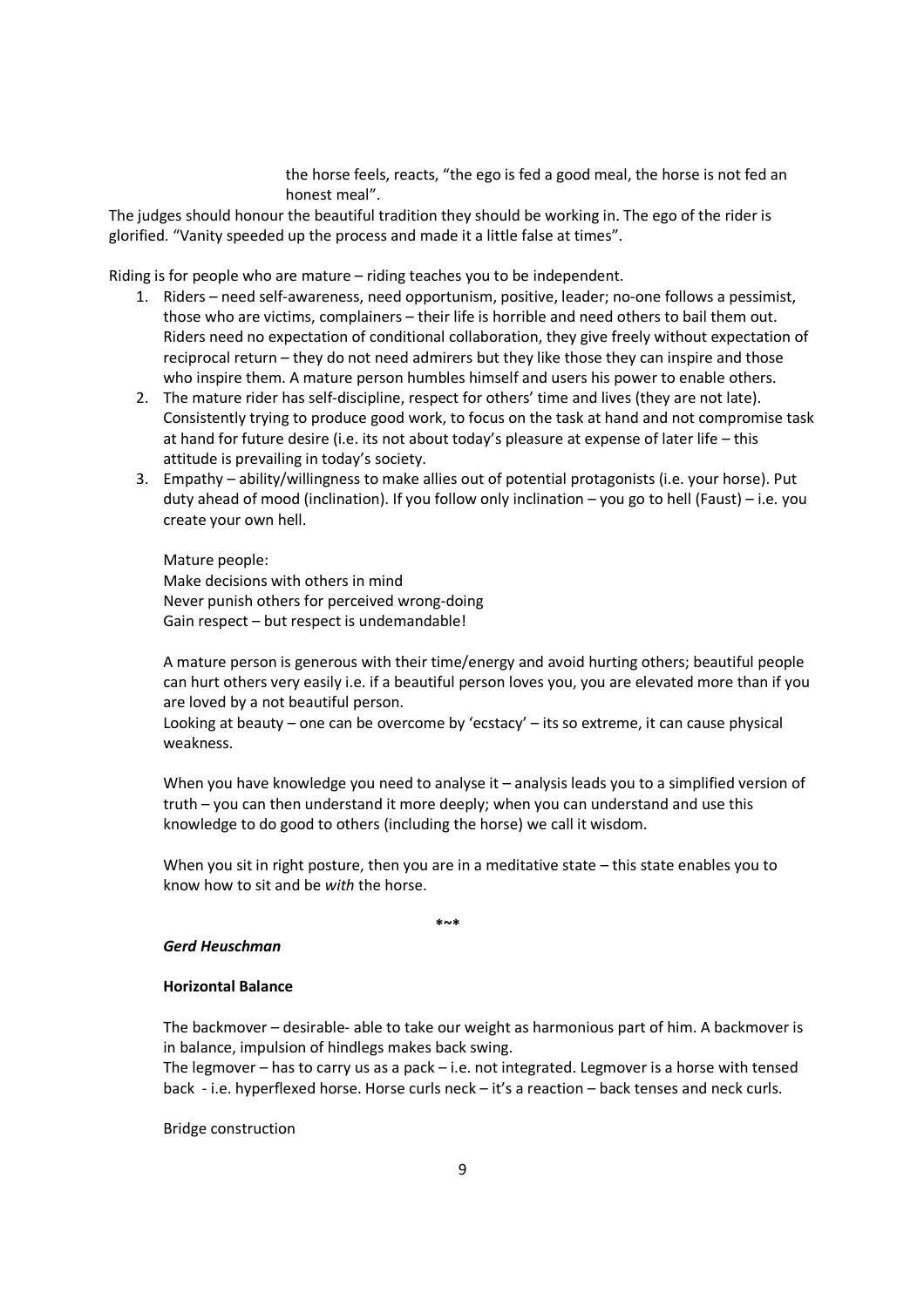Withers – as an important arm of leverage; need a long neck to allow longissimus dorsi to flex and allow back to carry.

Soft/good rider can sit on a horse with a tense back and allow it to relax.

Many riders cause a problem of stiffness and them fight the symptoms – i.e. rearing, not bending, not backing.

Problems under saddle area – transfers to problems in haunches and rear legs. The area we sit on is fundamental to the whole: if seat is poor  $\rightarrow$  bouncing rider  $\rightarrow$  horse resistance i.e. contact problems.

Hollenffer 1896 – book about work in the pillars – used the terms 'back' and 'leg' movers.

Bring your spine into the rhythm of the wave movement of the horse's spine – when this is achieved it becomes a 'spiritual experience' (DW – not sure from this speaker?)

'Legmovers' = cockroach (CdK) – a set body with legs going like mad.

Lumbar/sacroiliac joint – if half-halt we should feel that the horse is closing from behind, not stopping at the front. This joint is so important – to make it free you have to make the horse go. Steinbrecht – the higher the level of the horse's training, they faster they are.

CdK – change – i.e. 4 steps forward, collect, forward, collect, bac, forwafd…. – change is important. Can use change of

- Frame
- Stride length
- Bend

Start to bend as soon as have solid even contact.

Horse's back problems = man made – bad riding mainly and some saddle problems.

Bridle/rein lameness – no horizontal balance. How can vets ignore 80kilo weight of rider on the horse everyday? Have learnt that if you can reduce the stiffness (i.e. by riding leg yield, or lateral steps) then lameness goes. (Read Udo Burger)

Vertical balance  $\rightarrow$  natural crookedness – results from reduced ability to relax muscle system of chest and abdominal wall of hollow side.

Ride forward to get contact on both reins, then can give contact on outside rein, not pull on the inside rein – relax the stiff side (the hollow side):

F-hollow -<br>duffruit to<br>bend to left

The hollow side is difficult to stretch.

The more you ride the more important the outside aids are.

When the horse is supple, you get contact (it is given) – you cannot 'take' it.

Main mistake – riders pull on the rein on the stiff /hollow side.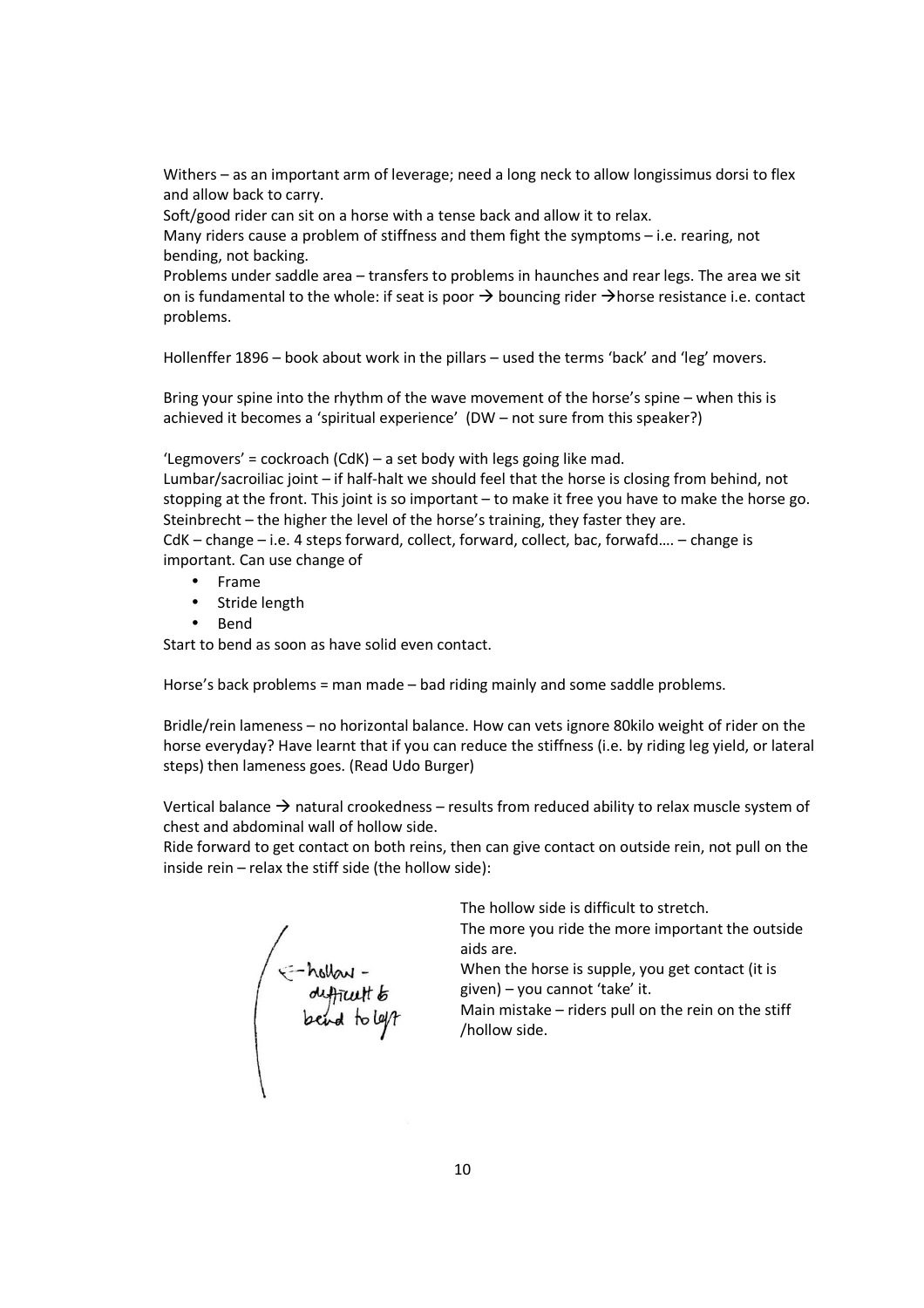#### *Demonstration session*

*1. Dark Bay horse* 

Do not 'follow' with hand in walk – if you move your hands constantly, you cannot 'talk' to the hind legs.

When horse's shoulder goes forward, move your corresponding shoulder forward; use seat bone to push as shoulder moves.

Sit on buttocks not crotch

When move shoulders, give with buttocks and push front forwards

Upper arm/lower arm should form a right-angle; push from torso, not upper arm. When giving in this way, make sure you do not straighten the arm. Lean back and push a little. Then slow the trot so much that you almost but not walk, then push.

*2. Grey Iberian* 

Impulsion is to allow articulation of all joints of the horse. Centre line, 3 steps leg yield and then shoulder-in – need to catch weight with outside leg. When in shoulder in – again with 2 inch longer outside rein. Yield 4 steps only, brake, yield, brake, yield.

Half pass, plie in canter.

4 strides halfpass away from wall, then bend (leg yield) to wall again.

Lean back and 'screw back inside shoulder, don't touch the mouth to collect canter.

4-bea canter – results often from using reins and not seat – surf the ride.

Lean behind the vertical to give 'more seat'.

All horses need more bend to halfpass right.

Halfpass 4 steps, shoulder-in 4 steps, halfpass 4 steps, ….. – to right move right shoulder and right seat bone.

On circle – to raise the poll: slow the trot, give abruptly, drive with inside leg aggressively, retake.

Inside leg for rhythm and tempo

Outside leg to direct the haunches.

If you feel too much with the rein (i.e. try to frame him) he feels it in his hind legs – they start to have problems. Allow horse to find their own carriage. From the rider's elbow forward belongs to the horse.

*3. Grey TB eventer* 

To overcome resistance – hand level with mouth, feel mouth, give reins, take reins, and repeat. Some say to give reins completely and wait for horse to stretch and chew. Resistance in poll, gently lift inside hands.

Changing rein through circle – makes the horse use the haunches. Worked in sitting trot then go to rising for a while to energise.

Hands need to be closed – then have more control over poll and haunch.

CdK – a pattern to make shoulder-in bend better : you diminish a circle to 10m in centre of arena. Here you try to imitate a turn-on-the-forehand – push outwards and then leg yield to